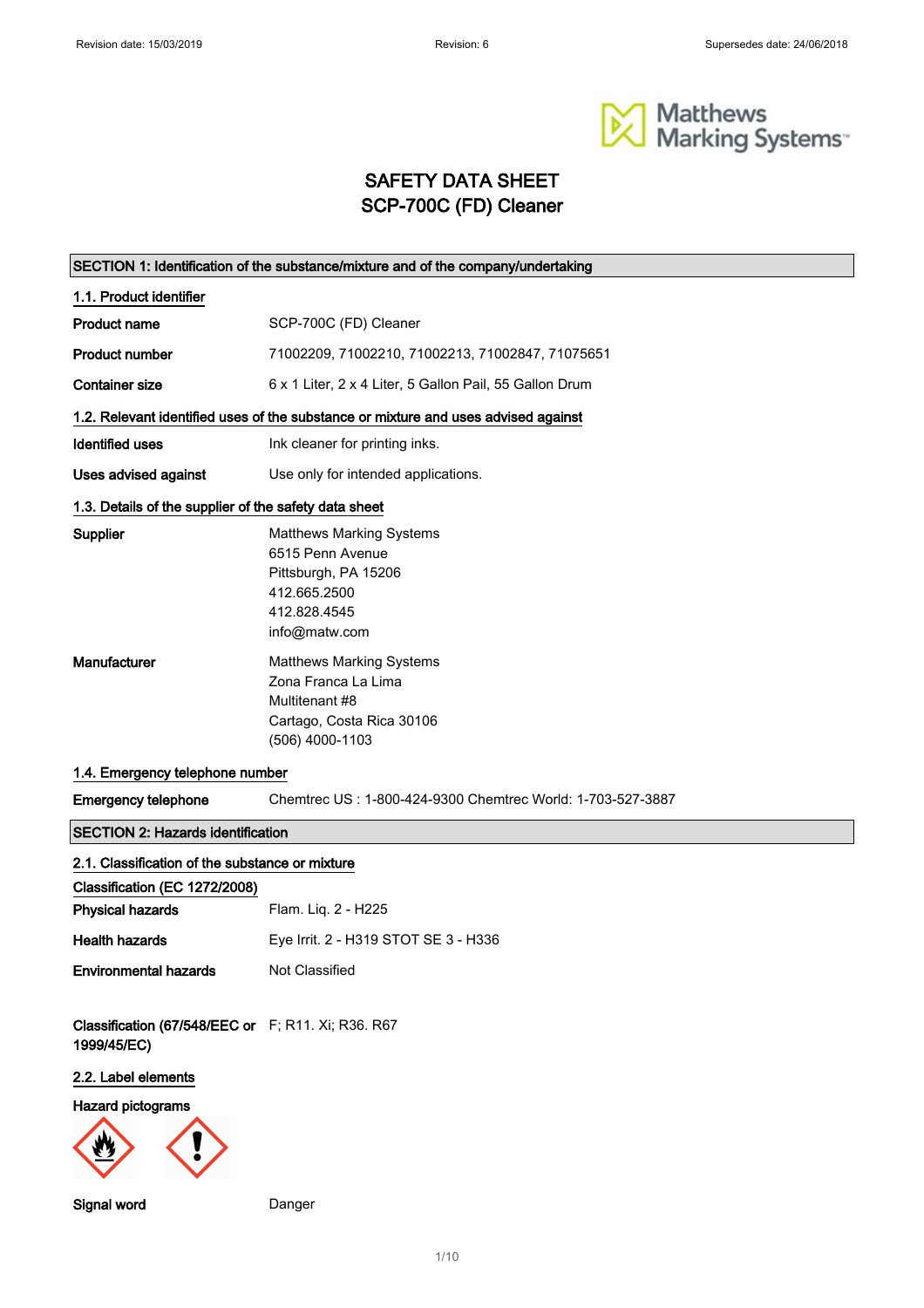| <b>Hazard statements</b>                  | H225 Highly flammable liquid and vapour.<br>H319 Causes serious eye irritation.<br>H336 May cause drowsiness or dizziness.                                                                                                                                                                                                                                                                                                                                                                                                                                                                                                                                                                                                                                                                                                         |
|-------------------------------------------|------------------------------------------------------------------------------------------------------------------------------------------------------------------------------------------------------------------------------------------------------------------------------------------------------------------------------------------------------------------------------------------------------------------------------------------------------------------------------------------------------------------------------------------------------------------------------------------------------------------------------------------------------------------------------------------------------------------------------------------------------------------------------------------------------------------------------------|
| <b>Precautionary statements</b>           | P210 Keep away from heat, hot surfaces, sparks, open flames and other ignition sources. No<br>smoking.<br>P280 Wear protective gloves/ protective clothing/ eye protection/ face protection.<br>P305+P351+P338 IF IN EYES: Rinse cautiously with water for several minutes. Remove<br>contact lenses, if present and easy to do. Continue rinsing.<br>P312 Call a POISON CENTRE/doctor if you feel unwell.<br>P403+P233 Store in a well-ventilated place. Keep container tightly closed.<br>P501 Dispose of contents/ container in accordance with national regulations.                                                                                                                                                                                                                                                           |
| Contains                                  | butanone, propan-2-ol                                                                                                                                                                                                                                                                                                                                                                                                                                                                                                                                                                                                                                                                                                                                                                                                              |
| Supplementary precautionary<br>statements | P240 Ground and bond container and receiving equipment.<br>P241 Use explosion-proof electrical equipment.<br>P242 Use non-sparking tools.<br>P243 Take action to prevent static discharges.<br>P261 Avoid breathing vapour/ spray.<br>P264 Wash contaminated skin thoroughly after handling.<br>P271 Use only outdoors or in a well-ventilated area.<br>P303+P361+P353 IF ON SKIN (or hair): Take off immediately all contaminated clothing.<br>Rinse skin with water or shower.<br>P304+P340 IF INHALED: Remove person to fresh air and keep comfortable for breathing.<br>P337+P313 If eye irritation persists: Get medical advice/ attention.<br>P370+P378 In case of fire: Use foam, carbon dioxide, dry powder or water fog to extinguish.<br>P403+P235 Store in a well-ventilated place. Keep cool.<br>P405 Store locked up. |

2.3. Other hazards

SECTION 3: Composition/information on ingredients

| 3.2. Mixtures              |                      |                                           |
|----------------------------|----------------------|-------------------------------------------|
| <b>Methyl Ethyl Ketone</b> |                      | 90-100%                                   |
| CAS number: 78-93-3        | EC number: 201-159-0 | REACH registration number: 01-            |
|                            |                      | 2119457290-43-0000                        |
| Classification             |                      | Classification (67/548/EEC or 1999/45/EC) |
| Flam. Liq. 2 - H225        |                      | F; R11. Xi; R36. R67, R66                 |
| Eye Irrit. 2 - H319        |                      |                                           |
| STOT SE 3 - H336           |                      |                                           |
| Isopropanol                |                      | $5 - 10%$                                 |
| CAS number: 67-63-0        | EC number: 200-661-7 | REACH registration number: 05-            |
|                            |                      | 2118013537-47-0000                        |
| <b>Classification</b>      |                      | Classification (67/548/EEC or 1999/45/EC) |
| Flam. Liq. 2 - H225        | F; R11. Xi; R36. R67 |                                           |
| Eye Irrit. 2 - H319        |                      |                                           |
| STOT SE 3 - H336           |                      |                                           |

The Full Text for all R-Phrases and Hazard Statements are Displayed in Section 16.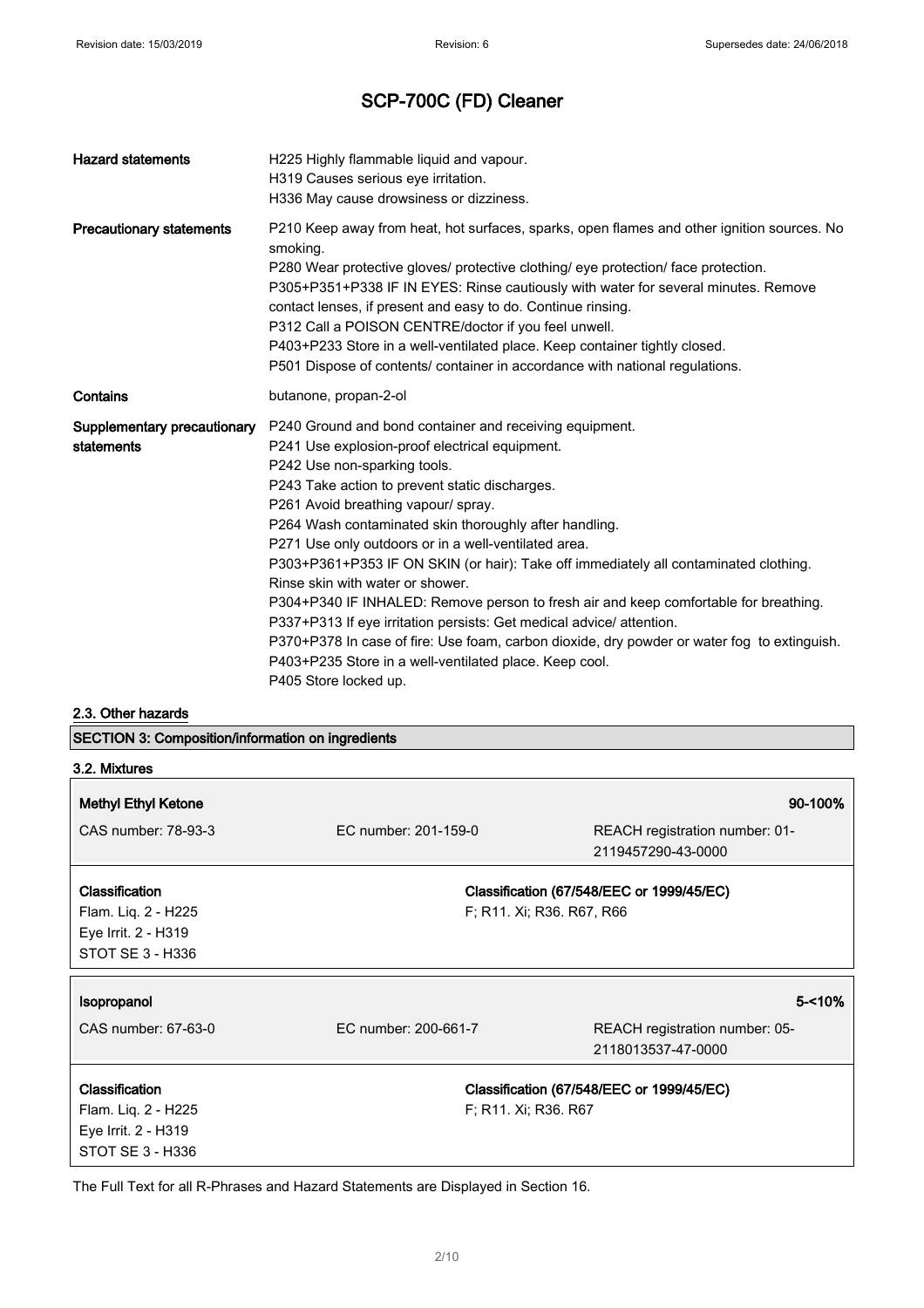| <b>Composition comments</b> | This material does not contain any Hazardous Air Pollutants (HAPS) as defined by the Clean<br>Air Act under the US Environmental Protection Agency (EPA). |
|-----------------------------|-----------------------------------------------------------------------------------------------------------------------------------------------------------|
| Ingredient notes            | The exact percentage/concentration is withheld as a trade secret in accordance with 29 CFR<br>1910.1200.                                                  |

## SECTION 4: First aid measures

| 4.1. Description of first aid measures                     |                                                                                                                                                                                                                                                                                                                  |  |  |
|------------------------------------------------------------|------------------------------------------------------------------------------------------------------------------------------------------------------------------------------------------------------------------------------------------------------------------------------------------------------------------|--|--|
| <b>General information</b>                                 | Consult a physician for specific advice. Show this Safety Data Sheet to the medical personnel.                                                                                                                                                                                                                   |  |  |
| Inhalation                                                 | Move affected person to fresh air and keep warm and at rest in a position comfortable for<br>breathing. If breathing stops, provide artificial respiration. When breathing is difficult, properly<br>trained personnel may assist affected person by administering oxygen. Get medical attention<br>immediately. |  |  |
| Ingestion                                                  | Get medical attention immediately. Do not induce vomiting. Aspiration hazard if swallowed.<br>Entry into the lungs following ingestion or vomiting may cause chemical pneumonitis.                                                                                                                               |  |  |
| <b>Skin contact</b>                                        | Remove contaminated clothing immediately and wash skin with soap and water. Get medical<br>attention promptly if symptoms occur after washing. Wash clothing and clean shoes<br>thoroughly before reuse.                                                                                                         |  |  |
| Eye contact                                                | Rinse immediately with plenty of water. Continue to rinse for at least 15 minutes and get<br>medical attention.                                                                                                                                                                                                  |  |  |
| <b>Protection of first aiders</b>                          | First aid personnel should wear appropriate protective equipment during any rescue.                                                                                                                                                                                                                              |  |  |
|                                                            | 4.2. Most important symptoms and effects, both acute and delayed                                                                                                                                                                                                                                                 |  |  |
| General information                                        | See Section 11 for additional information on health hazards.                                                                                                                                                                                                                                                     |  |  |
| Inhalation                                                 | May cause respiratory system irritation. Overexposure may depress the central nervous<br>system, causing dizziness and intoxication.                                                                                                                                                                             |  |  |
| Ingestion                                                  | May cause stomach pain or vomiting. May cause nausea, headache, dizziness and<br>intoxication.                                                                                                                                                                                                                   |  |  |
| <b>Skin contact</b>                                        | Prolonged or repeated contact with skin may cause irritation, redness and dermatitis.                                                                                                                                                                                                                            |  |  |
| Eye contact                                                | This product is strongly irritating. Symptoms following overexposure may include the following:<br>Severe irritation, burning, tearing and blurred vision. Prolonged contact causes serious eye<br>and tissue damage.                                                                                            |  |  |
|                                                            | 4.3. Indication of any immediate medical attention and special treatment needed                                                                                                                                                                                                                                  |  |  |
| Notes for the doctor                                       | Treat symptomatically.                                                                                                                                                                                                                                                                                           |  |  |
| <b>SECTION 5: Firefighting measures</b>                    |                                                                                                                                                                                                                                                                                                                  |  |  |
| 5.1. Extinguishing media                                   |                                                                                                                                                                                                                                                                                                                  |  |  |
| Suitable extinguishing media                               | Extinguish with alcohol-resistant foam, carbon dioxide, dry powder or water fog.                                                                                                                                                                                                                                 |  |  |
| Unsuitable extinguishing<br>media                          | Water spray.                                                                                                                                                                                                                                                                                                     |  |  |
| 5.2. Special hazards arising from the substance or mixture |                                                                                                                                                                                                                                                                                                                  |  |  |
| Specific hazards                                           | Flammable liquid and vapour. Vapours are heavier than air and may spread near ground and<br>travel a considerable distance to a source of ignition and flash back.                                                                                                                                               |  |  |
| <b>Hazardous combustion</b><br>products                    | Thermal decomposition or combustion products may include the following substances:<br>Carbon dioxide (CO2). Carbon monoxide (CO).                                                                                                                                                                                |  |  |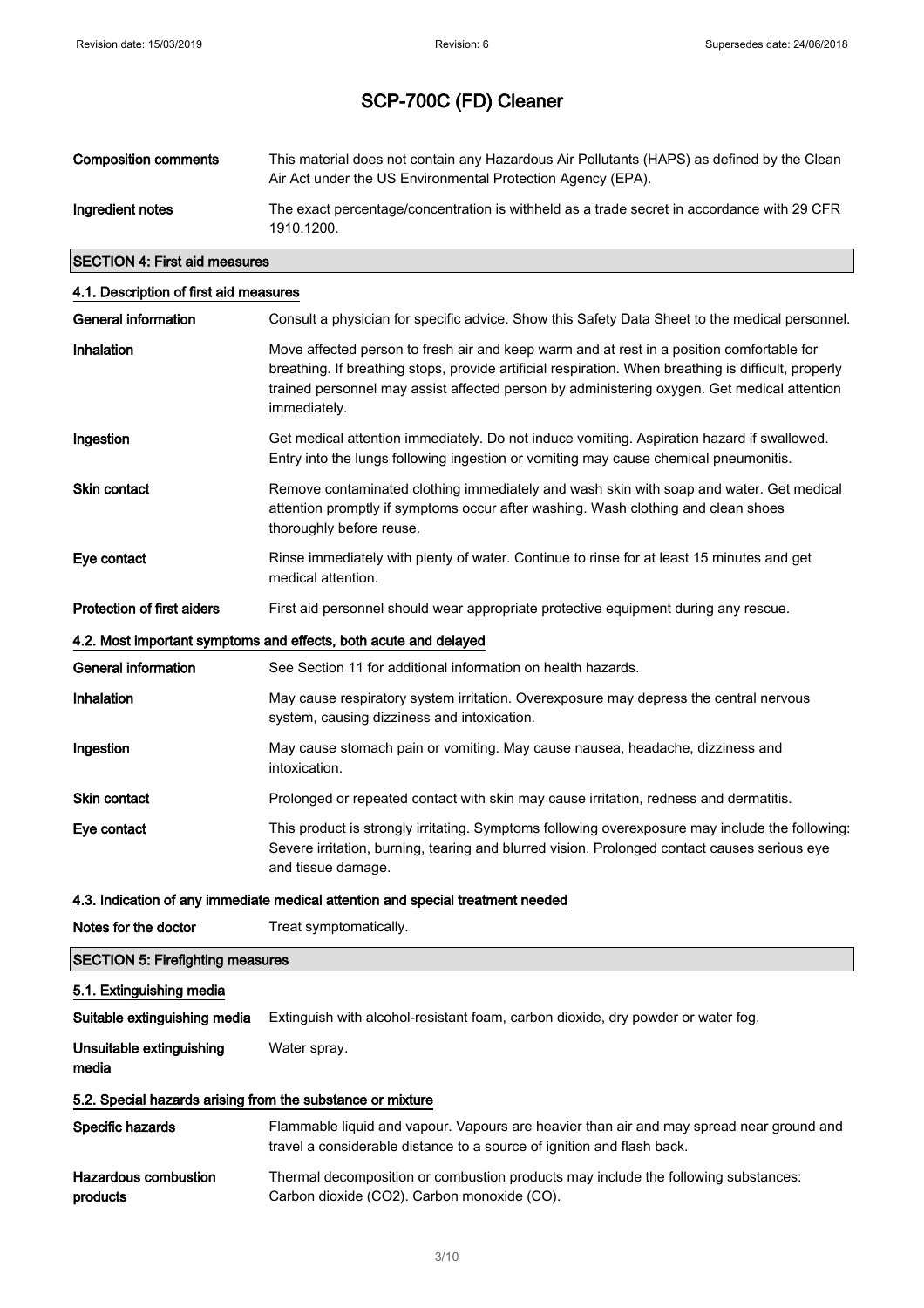## 5.3. Advice for firefighters

| Protective actions during<br>firefighting                 | Evacuate area. Stop leak if safe to do so. Use water to keep fire exposed containers cool and<br>disperse vapours. Use water spray to reduce vapours.                                                                                                              |  |
|-----------------------------------------------------------|--------------------------------------------------------------------------------------------------------------------------------------------------------------------------------------------------------------------------------------------------------------------|--|
| Special protective equipment<br>for firefighters          | Wear positive-pressure self-contained breathing apparatus (SCBA) and appropriate protective<br>clothing.                                                                                                                                                           |  |
| <b>SECTION 6: Accidental release measures</b>             |                                                                                                                                                                                                                                                                    |  |
|                                                           | 6.1. Personal precautions, protective equipment and emergency procedures                                                                                                                                                                                           |  |
| <b>Personal precautions</b>                               | No smoking, sparks, flames or other sources of ignition near spillage. Avoid contact with skin,<br>eyes and clothing. Avoid inhalation of vapours. Wash thoroughly after dealing with a spillage.                                                                  |  |
| 6.2. Environmental precautions                            |                                                                                                                                                                                                                                                                    |  |
| <b>Environmental precautions</b>                          | Avoid release to the environment.                                                                                                                                                                                                                                  |  |
| 6.3. Methods and material for containment and cleaning up |                                                                                                                                                                                                                                                                    |  |
| Methods for cleaning up                                   | Eliminate all sources of ignition. Stop leak if safe to do so. Contain and absorb spillage with<br>sand, earth or other non-combustible material. Dilute contained spill with water. Collect and<br>place in suitable waste disposal containers and seal securely. |  |
| 6.4. Reference to other sections                          |                                                                                                                                                                                                                                                                    |  |
| Reference to other sections                               | For personal protection, see Section 8. See Section 11 for additional information on health<br>hazards. See Section 12 for additional information on ecological hazards. For waste disposal,<br>see Section 13.                                                    |  |
| <b>SECTION 7: Handling and storage</b>                    |                                                                                                                                                                                                                                                                    |  |
| 7.1. Precautions for safe handling                        |                                                                                                                                                                                                                                                                    |  |
| <b>Usage precautions</b>                                  | Wear protective clothing as described in Section 8 of this safety data sheet.                                                                                                                                                                                      |  |
| Advice on general<br>occupational hygiene                 | Do not eat, drink or smoke when using this product. Provide eyewash station and safety<br>shower. Good personal hygiene procedures should be implemented. Wash skin thoroughly<br>after handling.                                                                  |  |
|                                                           | 7.2. Conditions for safe storage, including any incompatibilities                                                                                                                                                                                                  |  |
| Storage precautions                                       | Keep only in the original container in a cool, well-ventilated place.                                                                                                                                                                                              |  |
| Storage class                                             | Flammable liquid storage.                                                                                                                                                                                                                                          |  |
| 7.3. Specific end use(s)                                  |                                                                                                                                                                                                                                                                    |  |
| Specific end use(s)                                       | The identified uses for this product are detailed in Section 1.2.                                                                                                                                                                                                  |  |
| <b>SECTION 8: Exposure controls/Personal protection</b>   |                                                                                                                                                                                                                                                                    |  |
| 8.1. Control parameters                                   |                                                                                                                                                                                                                                                                    |  |

## Occupational exposure limits

## Methyl Ethyl Ketone

Long-term exposure limit (8-hour TWA): WEL 200 ppm 600 mg/m<sup>3</sup> Short-term exposure limit (15-minute): WEL 300 ppm 899 mg/m<sup>3</sup> Sk

## Isopropanol

Long-term exposure limit (8-hour TWA): WEL 400 ppm 999 mg/m<sup>3</sup> Short-term exposure limit (15-minute): WEL 500 ppm 1250 mg/m<sup>3</sup> WEL = Workplace Exposure Limit Sk = Can be absorbed through the skin.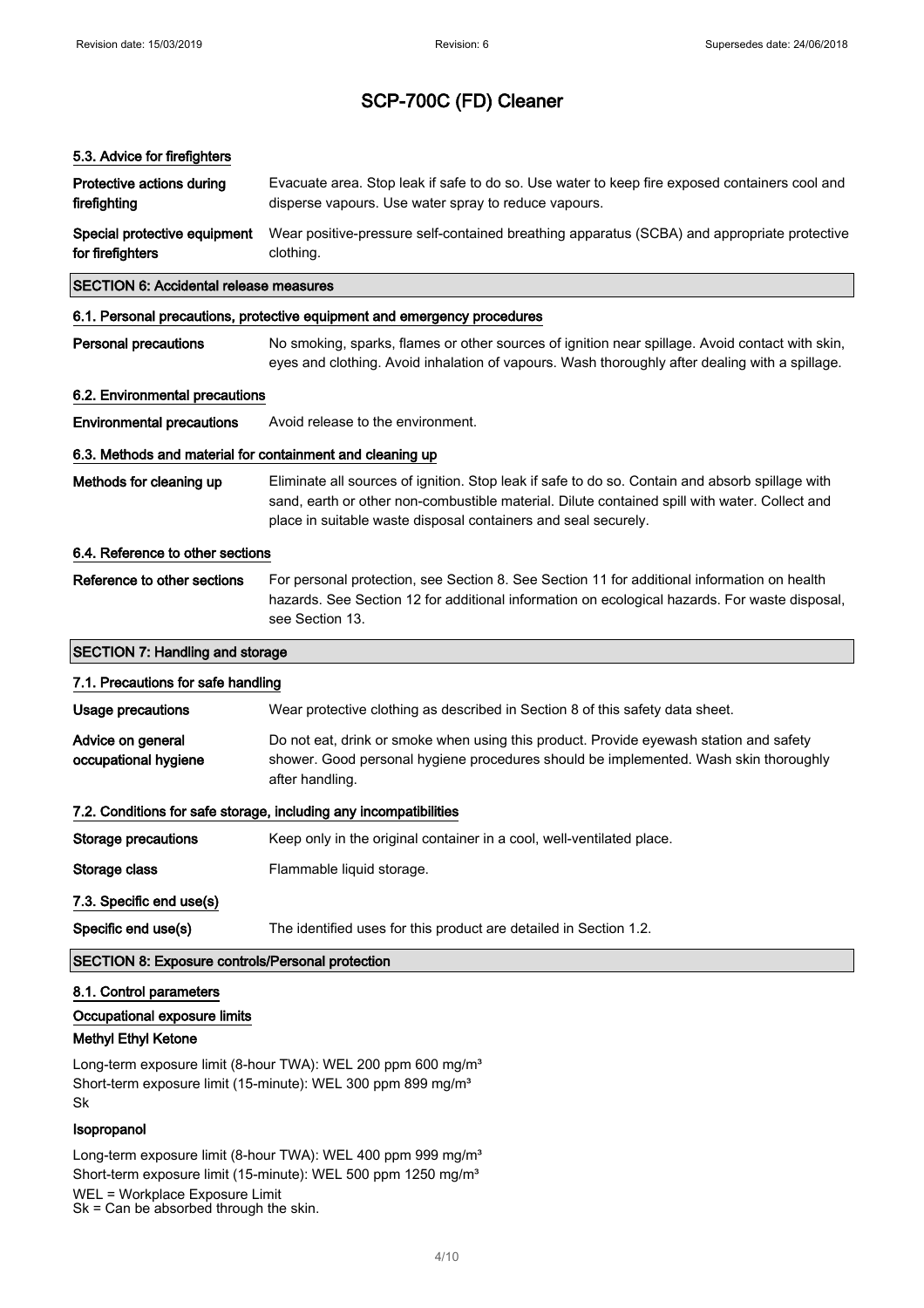Ingredient comments Data based on literature. Product not tested.

#### 8.2. Exposure controls

#### Protective equipment



| Appropriate engineering<br>controls       | As this product contains ingredients with exposure limits, process enclosures, local exhaust<br>ventilation or other engineering controls should be used to keep worker exposure below any<br>statutory or recommended limits, if use generates dust, fumes, gas, vapour or mist. Use<br>explosion-proof ventilating equipment. |
|-------------------------------------------|---------------------------------------------------------------------------------------------------------------------------------------------------------------------------------------------------------------------------------------------------------------------------------------------------------------------------------|
| Eye/face protection                       | Wear tight-fitting, chemical splash goggles or face shield.                                                                                                                                                                                                                                                                     |
| Hand protection                           | It is recommended that chemical-resistant, impervious gloves are worn.                                                                                                                                                                                                                                                          |
| Other skin and body<br>protection         | Wear appropriate clothing to prevent repeated or prolonged skin contact.                                                                                                                                                                                                                                                        |
| Hygiene measures                          | Provide eyewash station and safety shower.                                                                                                                                                                                                                                                                                      |
| Respiratory protection                    | If ventilation is inadequate, suitable respiratory protection must be worn. Organic vapour filter.                                                                                                                                                                                                                              |
| <b>Thermal hazards</b>                    | If there is a risk of contact with hot product, all protective equipment worn should be suitable<br>for use with high temperatures.                                                                                                                                                                                             |
| <b>Environmental exposure</b><br>controls | Keep container tightly sealed when not in use. Residues and empty containers should be<br>taken care of as hazardous waste according to local and national provisions.                                                                                                                                                          |

## SECTION 9: Physical and chemical properties

## 9.1. Information on basic physical and chemical properties Appearance Colourless liquid. Colour Clear. Odour Ketonic. Melting point  $-86^{\circ}$ C/-123 $^{\circ}$ F Initial boiling point and range 79°C/147°F @ 760 mm Hg Flash point  $-9^{\circ}$ C/16°F Closed cup. Evaporation rate  $3.7$  (butyl acetate = 1) Upper/lower flammability or explosive limits Upper flammable/explosive limit: 12.7 % vol Lower flammable/explosive limit: 1.8 % vol Vapour pressure 71.25 mm Hg @ 20°C/68°F Vapour density 2.4 Relative density 0.804 g/cm3 804 g/l 6.7 lbs/gal Solubility(ies) Soluble in the following materials: Ketones. Slightly soluble in water. Partition coefficient log Pow: 0.26 Auto-ignition temperature 404°C/759°F Decomposition Temperature Not applicable.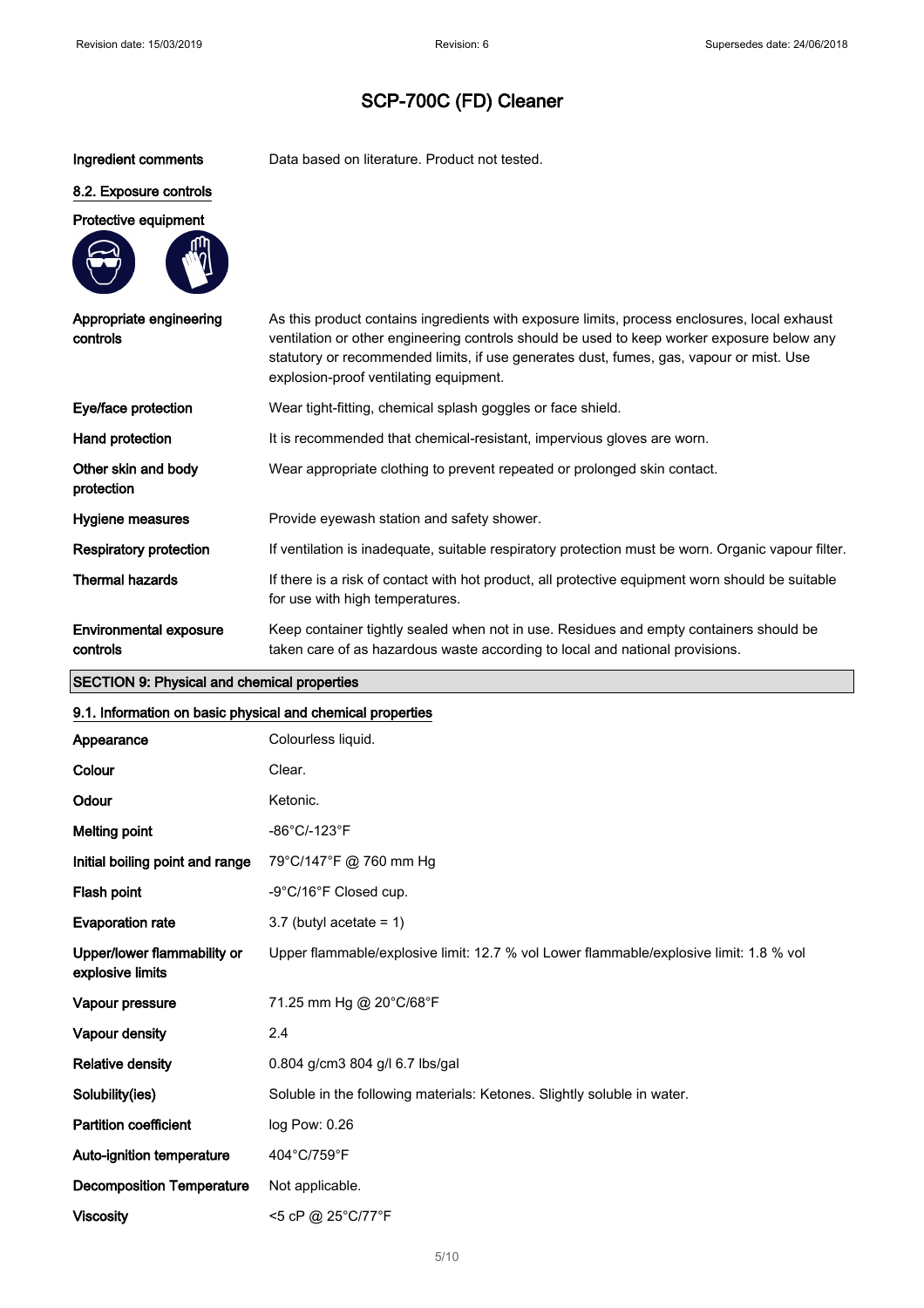| <b>Explosive properties</b>                        | Not applicable.                                                                                                         |  |
|----------------------------------------------------|-------------------------------------------------------------------------------------------------------------------------|--|
| <b>Oxidising properties</b>                        | Not applicable.                                                                                                         |  |
| <b>Comments</b>                                    | Information given is applicable to the product as supplied.                                                             |  |
| 9.2. Other information                             |                                                                                                                         |  |
| Volatile organic compound                          | This product contains a maximum VOC content of 804 g/l. This product contains a maximum<br>VOC content of 6.7 lbs/gal.  |  |
| <b>HAPS Content</b>                                | 0.00%                                                                                                                   |  |
| <b>SECTION 10: Stability and reactivity</b>        |                                                                                                                         |  |
| 10.1. Reactivity                                   |                                                                                                                         |  |
| Reactivity                                         | There are no known reactivity hazards associated with this product.                                                     |  |
| 10.2. Chemical stability                           |                                                                                                                         |  |
| <b>Stability</b>                                   | Stable at normal ambient temperatures and when used as recommended.                                                     |  |
| 10.3. Possibility of hazardous reactions           |                                                                                                                         |  |
| Possibility of hazardous<br>reactions              | The following materials may react with the product: Acids. Alkalis. Strong oxidising agents.                            |  |
| 10.4. Conditions to avoid                          |                                                                                                                         |  |
| <b>Conditions to avoid</b>                         | Avoid the following conditions: Heat, sparks, flames.                                                                   |  |
| 10.5. Incompatible materials                       |                                                                                                                         |  |
| Materials to avoid                                 | Avoid contact with the following materials: Acids. Alkalis. Strong oxidising agents.                                    |  |
| 10.6. Hazardous decomposition products             |                                                                                                                         |  |
| Hazardous decomposition<br>products                | Heating may generate the following products: Carbon dioxide (CO2). Carbon monoxide (CO).                                |  |
| <b>SECTION 11: Toxicological information</b>       |                                                                                                                         |  |
| 11.1. Information on toxicological effects         |                                                                                                                         |  |
| <b>Toxicological effects</b>                       | Information given is based on data of the components and of similar products.                                           |  |
| Specific target organ toxicity - single exposure   |                                                                                                                         |  |
| <b>Target organs</b>                               | Central nervous system Eyes Gastro-intestinal tract Respiratory system, lungs Skin                                      |  |
| Specific target organ toxicity - repeated exposure |                                                                                                                         |  |
| <b>Target organs</b>                               | Blood Central nervous system Gastro-intestinal tract Kidneys Liver Skin                                                 |  |
| Aspiration hazard                                  |                                                                                                                         |  |
| Aspiration hazard                                  | Aspiration hazard if swallowed. Entry into the lungs following ingestion or vomiting may cause<br>chemical pneumonitis. |  |
| Toxicological information on ingredients.          |                                                                                                                         |  |
| <b>Methyl Ethyl Ketone</b>                         |                                                                                                                         |  |
| Acute toxicity - inhalation                        |                                                                                                                         |  |

Acute toxicity inhalation (LC<sub>50</sub> vapours mg/l) 32,000.0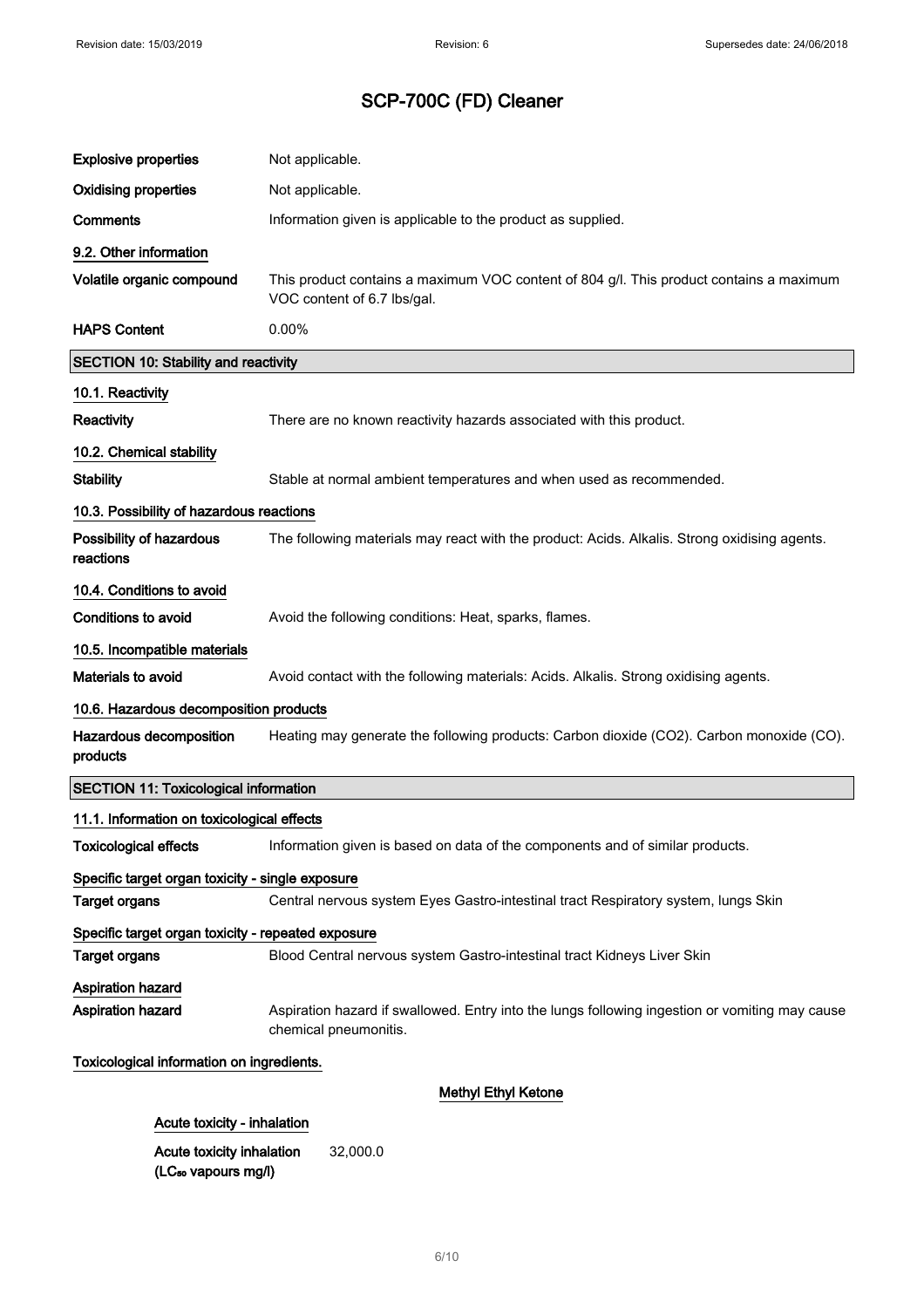|                | <b>ATE inhalation (vapours</b><br>mg/l)                      | 32,000.0                                                                                                                                |  |  |
|----------------|--------------------------------------------------------------|-----------------------------------------------------------------------------------------------------------------------------------------|--|--|
|                | Serious eye damage/irritation                                |                                                                                                                                         |  |  |
|                | Serious eye<br>damage/irritation                             | Causes serious eye irritation.                                                                                                          |  |  |
|                |                                                              | Isopropanol                                                                                                                             |  |  |
|                | Acute toxicity - inhalation                                  |                                                                                                                                         |  |  |
|                | Acute toxicity inhalation<br>(LC <sub>50</sub> vapours mg/l) | 73.0                                                                                                                                    |  |  |
|                | <b>ATE inhalation (vapours</b><br>mg/l)                      | 73.0                                                                                                                                    |  |  |
|                | Serious eye damage/irritation                                |                                                                                                                                         |  |  |
|                | Serious eye<br>damage/irritation                             | Causes serious eye irritation.                                                                                                          |  |  |
|                | Carcinogenicity                                              |                                                                                                                                         |  |  |
|                | <b>IARC</b> carcinogenicity                                  | IARC Group 3 Not classifiable as to its carcinogenicity to humans.                                                                      |  |  |
|                | <b>SECTION 12: Ecological information</b>                    |                                                                                                                                         |  |  |
| 12.1. Toxicity |                                                              |                                                                                                                                         |  |  |
|                | Ecological information on ingredients.                       |                                                                                                                                         |  |  |
|                |                                                              | <b>Methyl Ethyl Ketone</b>                                                                                                              |  |  |
|                | Acute aquatic toxicity                                       |                                                                                                                                         |  |  |
|                | Acute toxicity - fish                                        | LC <sub>50</sub> , : 1690 mg/l, Lepomis macrochirus (Bluegill)<br>LC <sub>50</sub> , : 3220 mg/l, Pimephales promelas (Fat-head Minnow) |  |  |
|                |                                                              | Isopropanol                                                                                                                             |  |  |
|                | Acute aquatic toxicity                                       |                                                                                                                                         |  |  |
|                | Acute toxicity - fish                                        | LC <sub>50</sub> , 96 hours: 9640 mg/l, Pimephales promelas (Fat-head Minnow)                                                           |  |  |
|                | Acute toxicity - aquatic<br>invertebrates                    | EC <sub>50</sub> , 24 hours: 5102 mg/l, Daphnia magna                                                                                   |  |  |
|                | Acute toxicity - aquatic<br>plants                           | EC <sub>50</sub> , 72 hours: > 2000 mg/l, Desmodesmus subspicatus<br>EC <sub>50</sub> , 24 hours: > 1000 mg/l, Algae                    |  |  |
|                | 12.2. Persistence and degradability                          |                                                                                                                                         |  |  |
|                | Ecological information on ingredients.                       |                                                                                                                                         |  |  |

## Isopropanol

| Persistence and<br>degradability                                     | The product is readily biodegradable. |
|----------------------------------------------------------------------|---------------------------------------|
| <b>Biological oxygen demand</b> $1.19$ g O <sub>2</sub> /g substance |                                       |
| <b>Chemical oxygen demand</b> $2.23$ g $O2/g$ substance              |                                       |
|                                                                      |                                       |

12.3. Bioaccumulative potential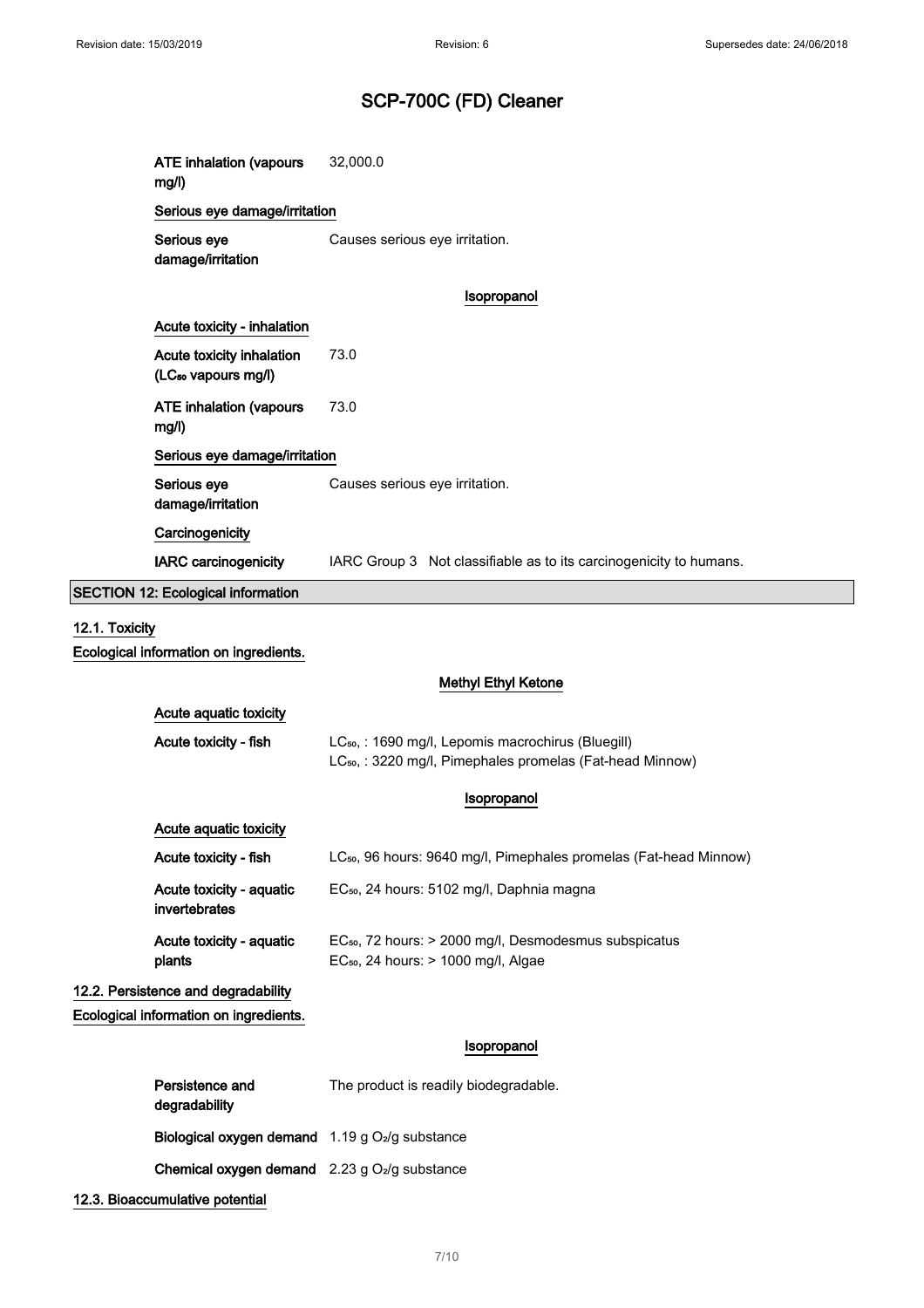| <b>Partition coefficient</b>                         | log Pow: 0.26                                                                                                                                                                                                                 |  |  |
|------------------------------------------------------|-------------------------------------------------------------------------------------------------------------------------------------------------------------------------------------------------------------------------------|--|--|
| Ecological information on ingredients.               |                                                                                                                                                                                                                               |  |  |
|                                                      | Isopropanol                                                                                                                                                                                                                   |  |  |
| <b>Partition coefficient</b>                         | log Pow: 0.05                                                                                                                                                                                                                 |  |  |
| 12.4. Mobility in soil                               |                                                                                                                                                                                                                               |  |  |
| 12.5. Results of PBT and vPvB assessment             |                                                                                                                                                                                                                               |  |  |
| 12.6. Other adverse effects                          |                                                                                                                                                                                                                               |  |  |
| <b>SECTION 13: Disposal considerations</b>           |                                                                                                                                                                                                                               |  |  |
| 13.1. Waste treatment methods                        |                                                                                                                                                                                                                               |  |  |
| <b>General information</b>                           | Disposal of this product, process solutions, residues and by-products should at all times<br>comply with the requirements of environmental protection and waste disposal legislation and<br>any local authority requirements. |  |  |
| <b>Disposal methods</b>                              | Dispose of waste to licensed waste disposal site in accordance with the requirements of the<br>local Waste Disposal Authority.                                                                                                |  |  |
| <b>SECTION 14: Transport information</b>             |                                                                                                                                                                                                                               |  |  |
| 14.1. UN number                                      |                                                                                                                                                                                                                               |  |  |
| UN No. (ADR/RID)                                     | 1993                                                                                                                                                                                                                          |  |  |
| UN No. (IMDG)                                        | 1993                                                                                                                                                                                                                          |  |  |
| UN No. (ICAO)                                        | 1993                                                                                                                                                                                                                          |  |  |
| UN No. (ADN)                                         | 1993                                                                                                                                                                                                                          |  |  |
| 14.2. UN proper shipping name                        |                                                                                                                                                                                                                               |  |  |
| Proper shipping name<br>(ADR/RID)                    | FLAMMABLE LIQUID, N.O.S.                                                                                                                                                                                                      |  |  |
| Proper shipping name (IMDG) FLAMMABLE LIQUID, N.O.S. |                                                                                                                                                                                                                               |  |  |
| Proper shipping name (ICAO) FLAMMABLE LIQUID, N.O.S. |                                                                                                                                                                                                                               |  |  |
| Proper shipping name (ADN) FLAMMABLE LIQUID, N.O.S.  |                                                                                                                                                                                                                               |  |  |
| 14.3. Transport hazard class(es)                     |                                                                                                                                                                                                                               |  |  |
| <b>ADR/RID class</b>                                 | 3                                                                                                                                                                                                                             |  |  |
| <b>ADR/RID classification code</b>                   | F <sub>1</sub>                                                                                                                                                                                                                |  |  |
| <b>ADR/RID label</b>                                 | 3                                                                                                                                                                                                                             |  |  |
| <b>IMDG class</b>                                    | 3                                                                                                                                                                                                                             |  |  |
| ICAO class/division                                  | 3                                                                                                                                                                                                                             |  |  |
| <b>ADN class</b>                                     | 3                                                                                                                                                                                                                             |  |  |
| <b>Transport labels</b><br>W                         |                                                                                                                                                                                                                               |  |  |



14.4. Packing group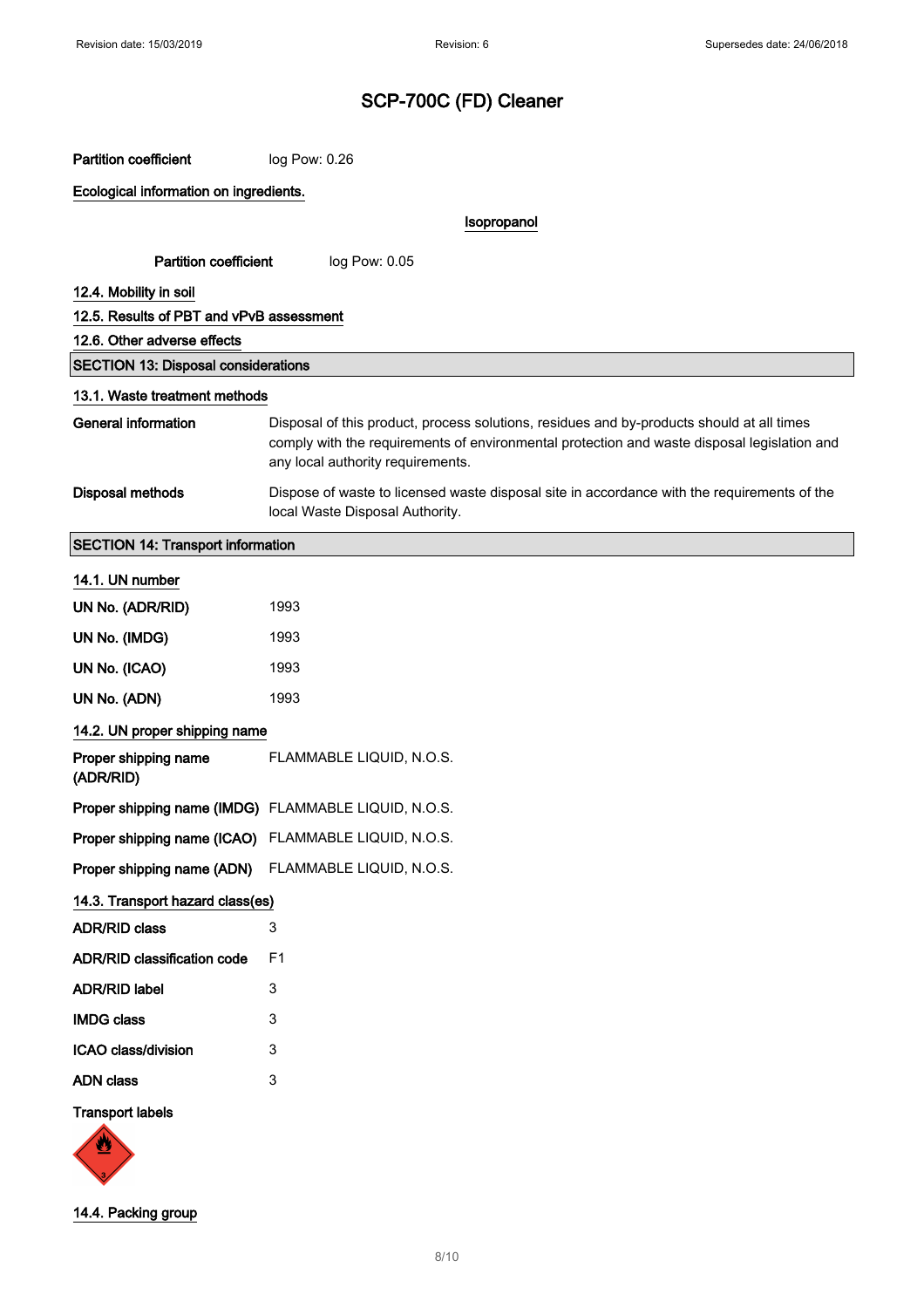| <b>IMDG packing group</b> |  |
|---------------------------|--|
|                           |  |

ICAO packing group II

ADN packing group II

## 14.5. Environmental hazards

Environmentally hazardous substance/marine pollutant No.

### 14.6. Special precautions for user

| F <sub>m</sub> S                                 | $F-E$ , S-E |
|--------------------------------------------------|-------------|
| ADR transport category                           | 2           |
| <b>Emergency Action Code</b>                     | $\cdot$ 3YF |
| <b>Hazard Identification Number</b><br>(ADR/RID) | 33          |
| Tunnel restriction code                          | (D/E)       |

### 14.7. Transport in bulk according to Annex II of MARPOL and the IBC Code

SECTION 15: Regulatory information

### 15.1. Safety, health and environmental regulations/legislation specific for the substance or mixture

EU legislation Regulation (EC) No 1907/2006 of the European Parliament and of the Council of 18 December 2006 concerning the Registration, Evaluation, Authorisation and Restriction of Chemicals (REACH) (as amended). Regulation (EC) No 1272/2008 of the European Parliament and of the Council of 16 December 2008 on classification, labelling and packaging of substances and mixtures (as

amended).

#### 15.2. Chemical safety assessment

#### Inventories

### EU - EINECS/ELINCS

All the ingredients are listed or exempt.

### Canada - DSL/NDSL

All the ingredients are listed or exempt.

## US - TSCA

All the ingredients are listed or exempt.

## SECTION 16: Other information

| General information  | Containers of this material may be hazardous when emptied, all hazard precautions given in<br>the data sheet must be observed. |
|----------------------|--------------------------------------------------------------------------------------------------------------------------------|
| <b>Issued by</b>     | Matthews Marking Systems - Chemical Services Department                                                                        |
| <b>Revision date</b> | 15/03/2019                                                                                                                     |
| <b>Revision</b>      | 6                                                                                                                              |
| Supersedes date      | 24/06/2018                                                                                                                     |
| <b>SDS number</b>    | 4779                                                                                                                           |